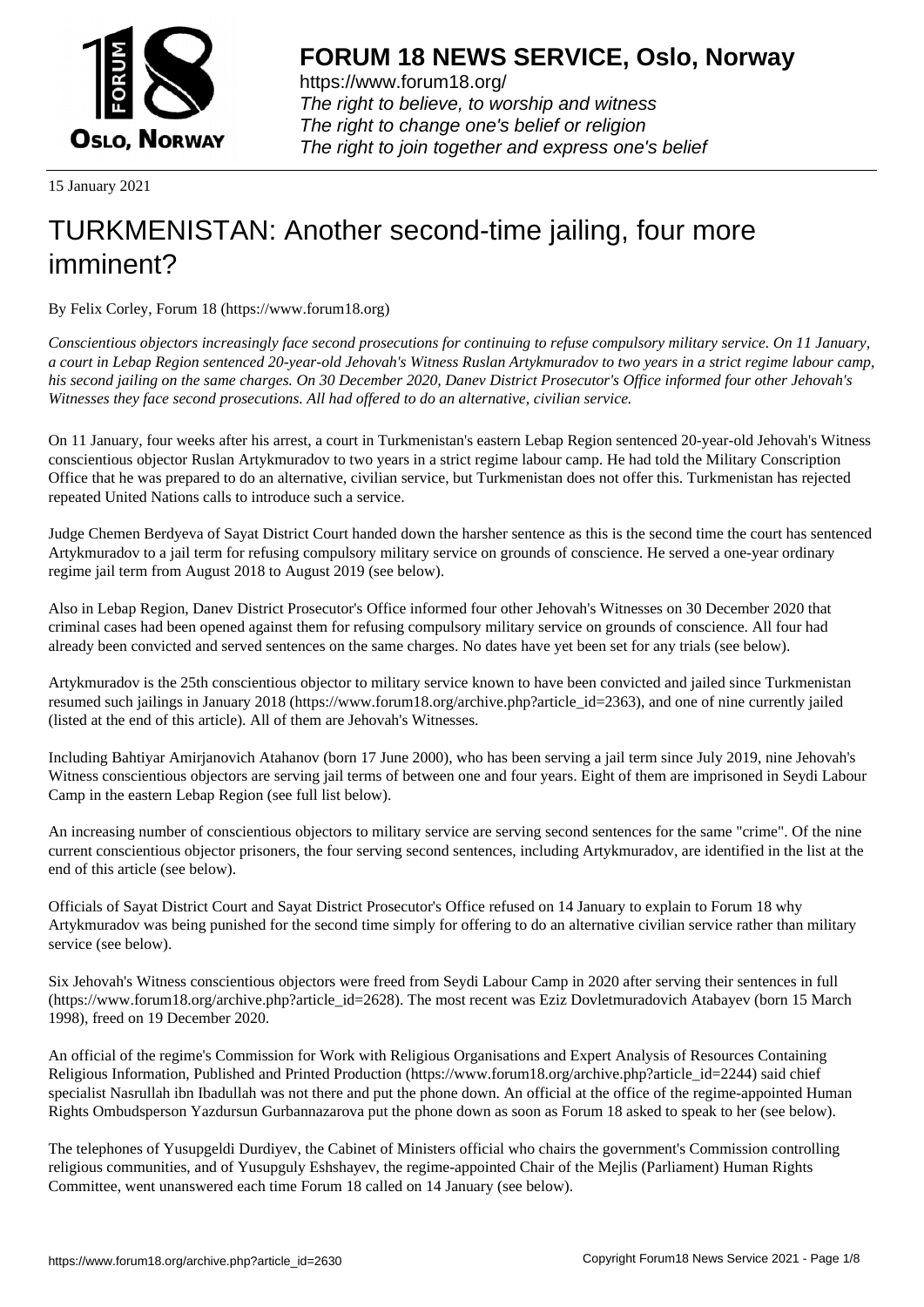country's military. But they are willing to undertake an alternative, totally civilian form of service, as is the right of all conscientious objectors to military service under international human rights law

(https://www.quno.org/sites/default/files/resources/QUNO%20Conscientious%20Objection%20-%20International%20Standards\_Re vised%202021\_FINAL.pdf).

Turkmenistan has ignored repeated international calls, for example by the United Nations Human Rights Committee, to introduce a genuine civilian alternative to compulsory military service, to stop prosecuting and punishing conscientious objectors, and to compensate those it has punished (https://www.forum18.org/archive.php?article\_id=2476).

The UN Human Rights Committee has published 13 Decisions in favour of 15 conscientious objectors from Turkmenistan, all of them Jehovah's Witnesses. In its most recent such Decision, published on 17 September 2019 (C/126/D/2302/2013), it ruled that the right to freedom of religion or belief of former conscientious objectors Juma Nazarov, Yadgarbek Sharipov, and Atamurad Suvhanov had been violated by their jailing (see below).

Asked why the regime is not willing to introduce a civilian alternative service in line with repeated United Nations (UN) recommendations, and why young men continue to be imprisoned, an official of the Foreign Ministry's International Organisations Department told Forum 18 in August 2020 that Turkmenistan "is dealing with these bodies, including the UN". He said he did not agree that Turkmenistan was failing to implement UN human rights recommendations (see below).

Another Jehovah's Witness conscientious objector former prisoner, Arslan Begenchov, lodged a case to the UN Human Rights Committee in 2018 and is awaiting a decision (see below).

Jehovah's Witnesses filed a complaint with the UN Working Group on Arbitrary Detention in May 2020 on behalf of 19 current or former jailed conscientious objectors (https://www.forum18.org/archive.php?article\_id=2590). The 19 men include some of those currently imprisoned in Seydi Labour Camp, plus others who have been released after serving earlier sentences.

Other prisoners of conscience jailed for exercising the right to freedom of religion or belief – all of them Muslims – are serving far longer jail terms (see below).

Refused military service, ready to do alternative civilian service

Jehovah's Witness conscientious objector Ruslan Khadynyaz oglu Artykmuradov (born 24 May 2000), who lives in the eastern Lebap Region, filed a written statement on 14 December 2020 with Sayat District Military Conscription Office refusing compulsory military service (https://www.forum18.org/archive.php?article\_id=2628). He also filed a motion to Sayat District Prosecutor's Office to terminate the case it had lodged against him under Criminal Code Article 219, Part 1. This punishes refusal to serve in the armed forces in peacetime with a maximum penalty of two years' imprisonment or two years' corrective labour.

Police arrested Artykmuradov on 15 December 2020 and took him to a police station (https://www.forum18.org/archive.php?article\_id=2628). Three days later, officers transferred him to the pre-trial detention prison LB-E/9 (known as Abdy-Shukur) in the regional capital Turkmenabat. He was held there until his trial at Sayat District Court.

Two-year strict-regime jail term

On 11 January Artykmuradov was sentenced, four weeks after his arrest. Judge Chemen Berdyeva of Sayat District Court found him guilty under Criminal Code Article 219, Part 1. This punishes refusal to serve in the armed forces in peacetime with a maximum penalty of two years' imprisonment or two years' corrective labour.

Judge Berdyeva sentenced Artykmuradov to two years' strict regime labour camp, Jehovah's Witnesses told Forum 18. She handed down the harsher sentence as this is the second time the court has sentenced Artykmuradov to a jail term for refusing compulsory military service on grounds of conscience (see below).

On 14 January an official of Sayat District Court claimed to Forum 18 that Judge Berdyeva was not at the court. Asked when she would be available, he responded: "Tomorrow, maybe." He then put the phone down.

The same day an official of Sayat District Prosecutor's Office refused to explain to Forum 18 why Artykmuradov was being punished for the second time, simply for offering to do an alternative civilian service rather than military service. The official also refused to identify the prosecutor in the case and put the phone down.

## No appeal, expected prison transfer

Artykmuradov chose not to appeal against his latest conviction, Jehovah's Witnesses told Forum 18. The sentence will therefore soon enter legal force.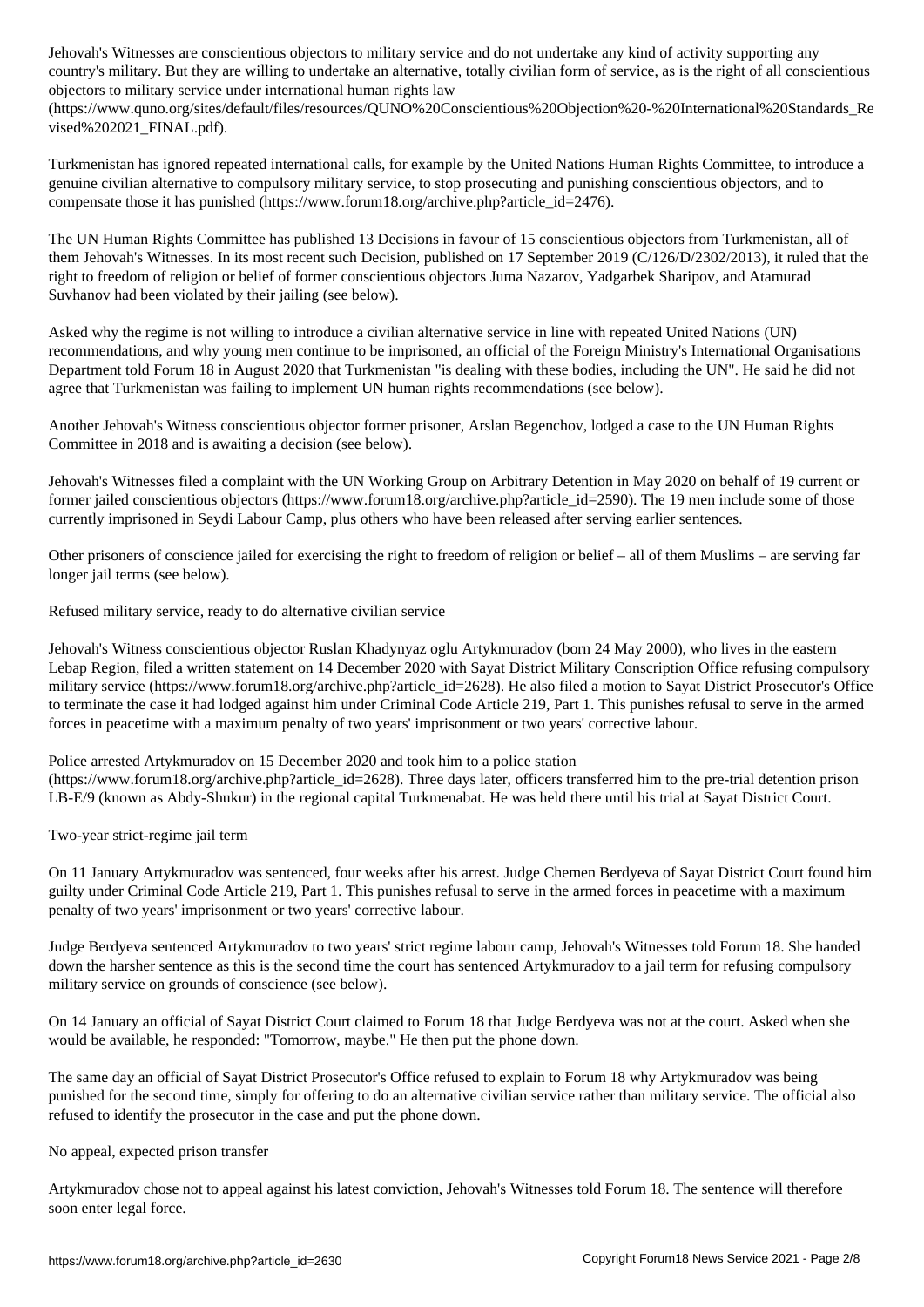After holding Artykmuradov since 18 December 2020 at the pre-trial detention prison LB-E/9 in Turkmenabat, the prison authorities are expected to transfer him once the sentence is in force to a strict-regime labour camp. The most likely labour camp is at Seydi in Lebap Region, where the strict regime camp LB-E/11 is next to the ordinary regime labour camp LB-E/12 where the eight other jailed conscientious objectors are held (see below).

A prisoner died of coronavirus on 14 August 2020 in strict-regime labour camp LB-E/11, Turkmen.news noted on 24 August 2020. Government officials claim that the country has no coronavirus infections.

Prison authorities could send Artykmuradov to serve his sentence in the strict-regime labour camp MR-E/16 at Bayramali in Mary Region. Camp officials are known for high levels of corruption. After prison visits from relatives were banned in March 2020 because of coronavirus, prison guards began offering prisoners to buy food from them to make up for food parcels earlier brought by prisoners' relatives, Turkmen.news noted on 19 November 2020.

## Earlier conviction

After Artykmuradov refused military service on grounds of conscience after his first call-up in 2018, Prosecutors in Lebap Region brought a case against the then 18-year-old Jehovah's Witness under Criminal Code Article 219, Part 1.

On 13 August 2018, Sayat District Court found Artykmuradov guilty and jailed him for one year in an ordinary regime labour camp (https://www.forum18.org/archive.php?article\_id=2405). Artykmuradov had not been under arrest in the run-up to the trial. He was arrested in the court room after the verdict was handed down.

Lebap Regional Court rejected Artykmuradov's appeal on 11 September 2018. He served his sentence in the labour camp at Seydi, where conscientious objectors mostly serve their sentences. He was freed on 12 August 2019 at the end of his term (https://www.forum18.org/archive.php?article\_id=2504).

#### Four further prosecutions

On 30 December 2020, the Prosecutor's Office in Danev District of Lebap Region informed four previously convicted Jehovah's Witness conscientious objectors that new cases had been opened against them under the same Criminal Code Article 219, Part 1. This punishes refusal to serve in the armed forces in peacetime with a maximum penalty of two years' imprisonment or two years' corrective labour.

On 30 December 2020, Danev District Prosecutor's Office also seized the passports of each of the four, Jehovah's Witnesses told Forum 18. No date has yet been set for any trials.

The Military Conscription Office summoned Veniamin Muslimovich Genjiyev (born 12 May 2000) in March 2020, nine months after he completed his previous sentence. He submitted a written statement that he was not able to perform military service on grounds of conscience and offering to perform an alternative civilian service. In May 2020 the Military Conscription Office conducted a medical examination. It sent another summons on 12 October 2020 and Genjiyev again sent his written statement. Military Conscription Office staff visited his workplace the following month and then took him to the Regional Military Conscription Office for questioning over several hours. Again he was given a medical examination. Danev District Prosecutor's Office summoned Genjiyev on 25 December 2020, where he again had to write an explanation for his refusal to perform military service.

Prison officials released Genjiyev on 25 June 2019 after he completed in full his one year jail term (https://www.forum18.org/archive.php?article\_id=2400).

The Military Conscription Office summoned Azamatjan Narkulyevich Narkulyev (born 9 November 2000) in May 2020 for a medical examination, four months after he completed his previous sentence. Military Conscription Office staff visited his workplace in November 2020 and then took him to the Regional Military Conscription Office for questioning over several hours. Again he was given a medical examination. Danev District Prosecutor's Office summoned him on 25 December 2020, where he again had to write an explanation for his refusal to perform military service.

Prison officials released Narkulyev on 7 January 2020 after he completed in full his one year jail term (https://www.forum18.org/archive.php?article\_id=2443).

The Military Conscription Office summoned Maksat Jumadurdiyevich Jumadurdiyev (born 15 May 2000) in March 2020. He submitted a written statement that he was not able to perform military service on grounds of conscience and offering to perform an alternative civilian service. In May 2020 the Military Conscription Office conducted a medical examination. He submitted another statement, but the head of the Office refused to accept it, sending him to the Regional Military Conscription Office. After questioning, it sent his case back to Danev District Military Conscription Office, with an instruction to forward his case to the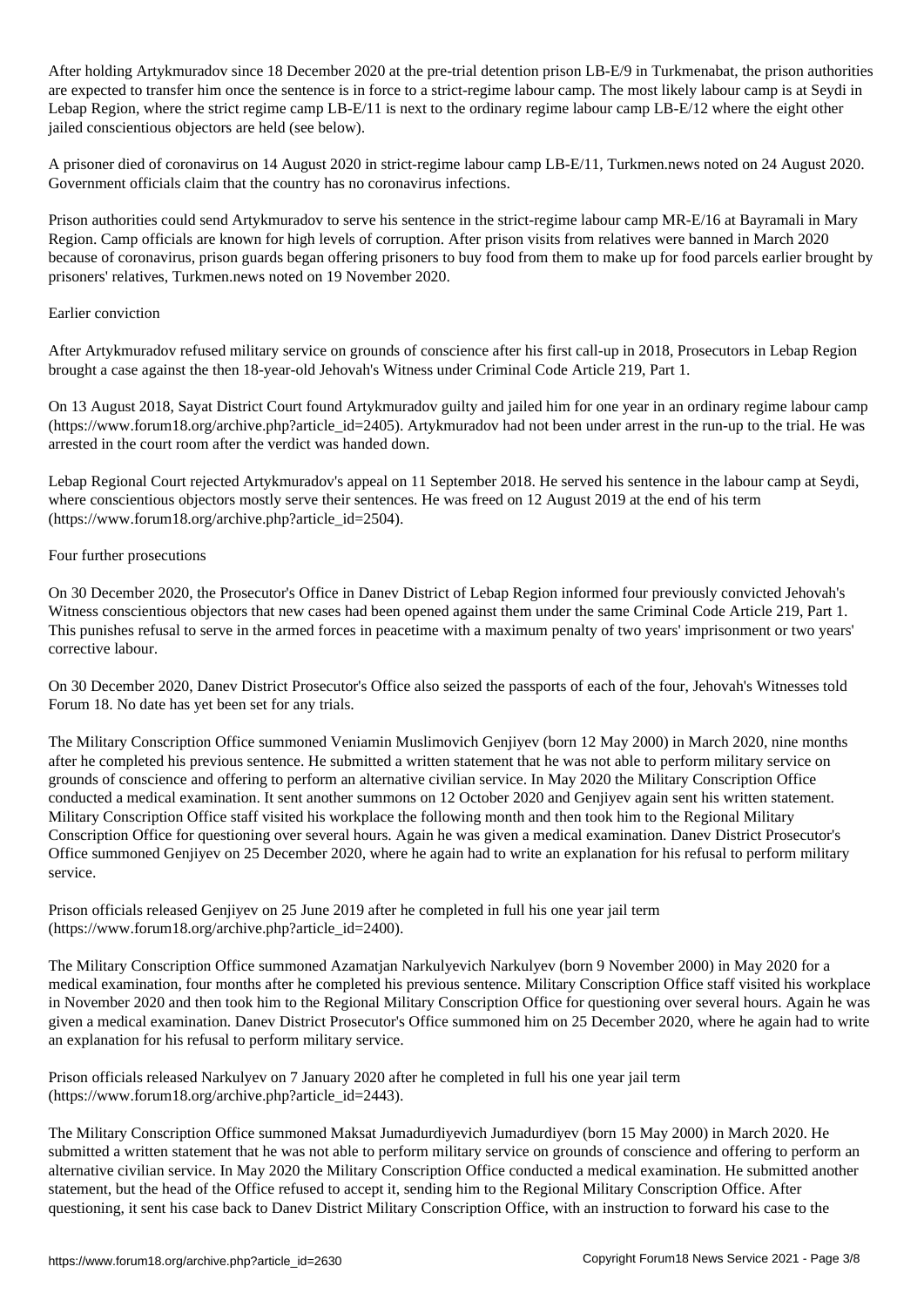25 December 2020, where he again had to write an explanation for his refusal to perform military service.

Prison officials released Jumadurdiyev on 17 July 2019 after he completed in full his one year jail term (https://www.forum18.org/archive.php?article\_id=2400).

The Military Conscription Office summoned Artur Aydogdyyevich Yangibayev (born 22 April 1997) in May 2020 for a medical examination, almost two years after he completed his previous sentence. He passed a medical examination on 15 December 2020. Danev District Prosecutor's Office summoned him on 25 December 2020, where he was questioned and had to write an explanation for his refusal to perform military service.

In 2018, Yangibayev completed a sentence of two years' corrective labour (https://www.forum18.org/archive.php?article\_id=2220), under which 20 percent of his salary was withheld to the state budget.

# Second convictions increasing

A growing number of conscientious objectors are being convicted twice on the same charges when they continue to refuse renewed call-up to compulsory military service after completing their first sentences.

Artykmuradov is the fifth conscientious objector (all of them Jehovah's Witnesses) to be convicted twice of the same "crime" since Turkmenistan restarted jailings of conscientious objectors in January 2018 (https://www.forum18.org/archive.php?article\_id=2363).

In January 2018, Koneurgench City Court jailed Kerven Kakabayev (born 9 September 1996) for one year (https://www.forum18.org/archive.php?article\_id=2363). He is from Koneurgench in the northern Dashoguz Region, and was called up in 2017. This was a year after a December 2014 criminal conviction for conscientious objection expired in December 2016. That earlier conviction did not lead to a labour camp sentence (https://www.forum18.org/archive.php?article\_id=2196).

In February 2020, Vepa Bahromovich Matyakubov (born 19 August 1998), a Jehovah's Witness from the northern Dashoguz Region's ethnic Uzbek minority, was convicted for a second time for refusing compulsory military service on grounds of conscience. He was given a two-year jail term (https://www.forum18.org/archive.php?article\_id=2547). In February 2017 he had been convicted under Criminal Code Article 219, Part 1 for refusing military service. The sentence allowed him to live at home under restrictions, but during the two years the state took 20 per cent of his wages (https://www.forum18.org/archive.php?article\_id=2318).

Matyakubov's older brother Dovran was convicted and imprisoned twice for his conscientious objection to military service, in December 2010 and again in December 2012. Dovran Matyakubov was released from his second sentence under amnesty in October 2014. (https://www.forum18.org/archive.php?article\_id=2009)

In August 2020, Niyazov District Court in Dashoguz Region jailed two brothers – 26-year-old Sanjarbek Saburov and 21-year-old Eldor Saburov – for two years each for refusing compulsory military service on grounds of conscience. On 1 September 2020, Dashoguz Regional Court rejected the Saburov brothers' appeals (https://www.forum18.org/archive.php?article\_id=2600).

Sanjarbek Saburov refused military service during the spring 2016 call-up. On 17 July 2016 he was placed in preventive detention while awaiting trial. On 9 August 2016, a Judge handed him a two-year suspended sentence. He was released in the courtroom after more than three weeks' detention (https://www.forum18.org/archive.php?article\_id=2220).

In 2017, Eldor Saburov similarly refused to undertake military service on grounds of conscience. On 19 December 2017, Niyazov District Court sentenced him to two years' corrective labour, with 20 per cent of his wages taken by the State (https://www.forum18.org/archive.php?article\_id=2363).

#### No alternative to compulsory military service

Turkmenistan offers no alternative to its compulsory military service (https://www.forum18.org/archive.php?article\_id=2244). Military service for men between the ages of 18 and 27 is generally two years. Article 58 of the 2016 Constitution describes defence as a "sacred duty" of everyone and states that military service is compulsory for men.

Young men who refuse military service on grounds of conscience generally face prosecution under Criminal Code Article 219, Part 1. This punishes refusal to serve in the armed forces in peacetime with a maximum penalty of two years' imprisonment or two years' corrective labour.

Criminal Code Article 219, Part 2 punishes refusal to serve in the armed forces in peacetime "by means of inflicting injury to oneself, or by simulation of illness, by means of forgery of documents, or other fraudulent ways". Punishment is a jail term of one to four years. The first known use of Article 219, Part 2 to punish a conscientious objector was the case of Azat Ashirov, while Serdar Dovletov's case was the second (see below).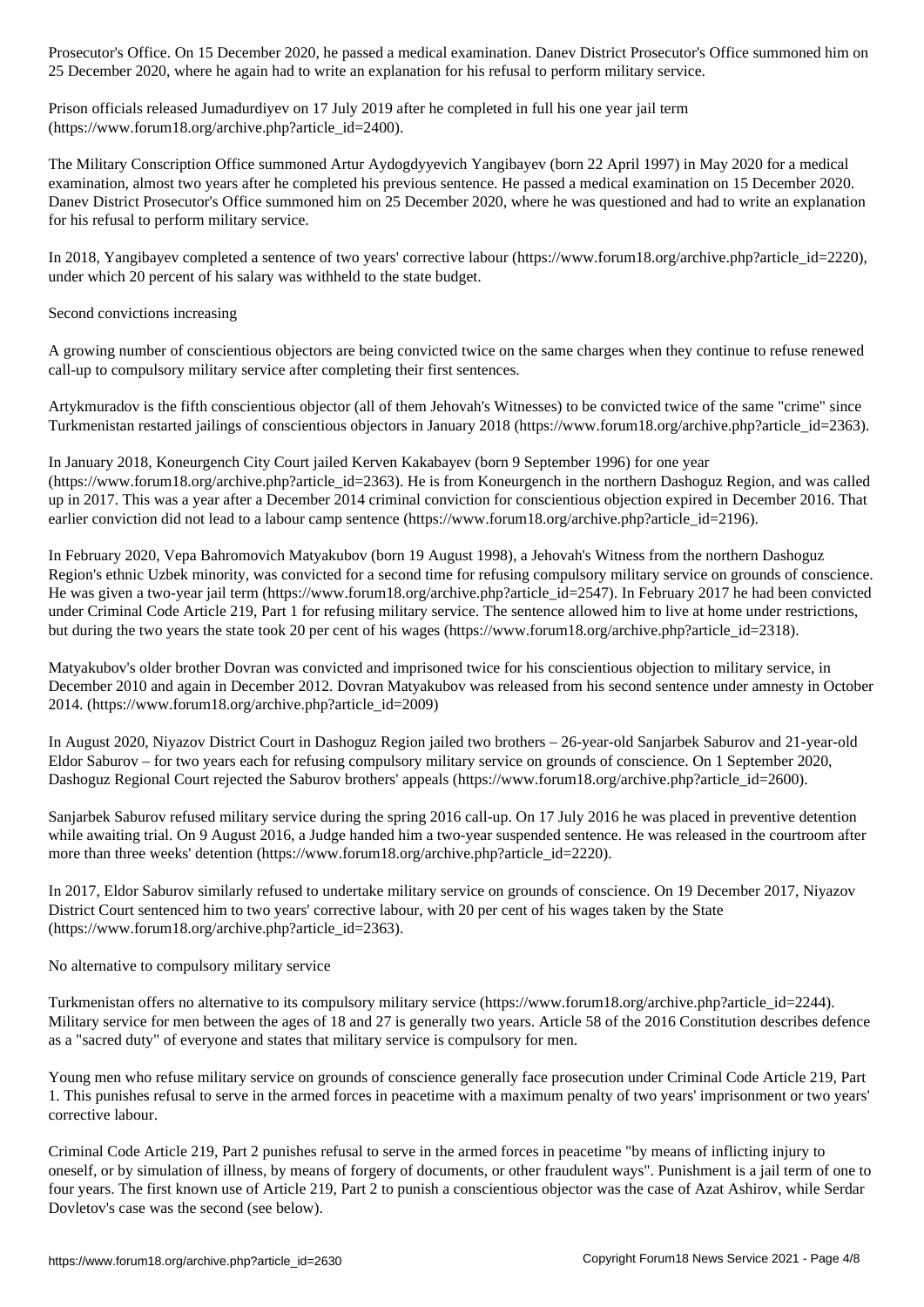From 2014, conseil conscientious objective labour or suspended principal prison terms of  $\mathbf{r}$ (https://www.forum18.org/archive.php?article\_id=2244), rather than imprisonment. However, jailings resumed in January 2018.

Courts jailed 12 conscientious objectors in 2018, two of them for two years and 10 for one year.

(https://www.forum18.org/archive.php?article\_id=2443) Courts jailed 7 conscientious objectors in 2019, one of them for four years, one for three years, one for two years and four for one year (https://www.forum18.org/archive.php?article\_id=2522). Courts jailed 5 conscientious objectors in 2020, four of them for two years and one for one year.

Calls for alternative civilian service ignored

Turkmenistan has ignored repeated international calls to introduce an alternative to compulsory military service. The most recent call came in the latest United Nations (UN) Human Rights Committee Decision, published in September 2019.

The Human Rights Committee has issued 13 Decisions in favour of 15 conscientious objectors from Turkmenistan, all of them Jehovah's Witnesses. In its most recent such Decision, published on 17 September 2019 (CCPR/C/126/D/2302/2013 (https://undocs.org/CCPR/C/126/D/2302/2013)), it ruled that the right to freedom of religion or belief of former conscientious objectors Juma Nazarov, Yadgarbek Sharipov, and Atamurad Suvhanov had been violated by their jailing.

Nazarov (https://www.forum18.org/archive.php?article\_id=1733) and Sharipov were jailed in 2012 (https://www.forum18.org/archive.php?article\_id=1802), and Suvhanov (for the second time) in 2013 (https://www.forum18.org/archive.php?article\_id=1817). The men had lodged their Human Rights Committee appeals in August 2013.

All three men also complained of "inhuman and degrading treatment" after their arrests. The Human Rights Committee stressed that Turkmenistan is under an obligation to make reparation to Nazarov, Sharipov and Suvhanov for the violations of their rights under the International Covenant on Civil and Political Rights, including to "expunge their criminal records and to provide them with adequate compensation. The State party is also under an obligation to avoid similar violations of the Covenant in the future".

The Committee therefore urged Turkmenistan to meets its obligations to avoid similar violations such as by changing the law, "for instance, by providing the possibility of exemption from service or alternative service of a civilian nature".

Another conscientious objector former prisoner, Arslan Begenchov, lodged a case to the UN Human Rights Committee on 20 June 2018 and is awaiting a decision, Jehovah's Witnesses told Forum 18. When sentenced in Charjew to one year's imprisonment in January 2018, Begenchov was the first conscientious objector to be sentenced to prison since 2014 (https://www.forum18.org/archive.php?article\_id=2363).

Jehovah's Witnesses push for alternative civilian service

Jehovah's Witnesses have urged Turkmenistan's government to introduce a civilian alternative to compulsory military service. In March 2020, local Jehovah's Witnesses visited the regime's Commission for Work with Religious Organisations and Expert Analysis of Resources Containing Religious Information, Published and Printed Production (https://www.forum18.org/archive.php?article\_id=2244) in the capital Ashgabat.

At the Commission, the Jehovah's Witnesses raised the issue of an alternative civilian service, as well as pushing for the government to allow their communities to gain official registration (officials have always rejected such applications) (https://www.forum18.org/archive.php?article\_id=2244), to end harassment of young Jehovah's Witnesses and to allow a visit by foreign Jehovah's Witnesses.

"The meeting was cordial," Jehovah's Witnesses noted, "but the official recommended contacting the appropriate Ministries and commented specifically that he was unable personally to resolve the matter of registration."

An official of the Commission told Forum 18 on 14 January that chief specialist Nasrullah ibn Ibadullah was not there and put the phone down. The telephone of Yusupgeldi Durdiyev, the Cabinet of Ministers official who chairs the Commission, went unanswered the same day. (Both Durdiyev and Nasrullah are former imams.)

Why no alternative civilian service?

Forum 18 was unable to find out why the authorities will not introduce an alternative civilian service and why conscientious objectors who are willing to perform such an alternative service, like the 9 Jehovah's Witness young men, continue to be jailed.

On 14 January, an official at the office of the government-appointed Human Rights Ombudsperson Yazdursun Gurbannazarova put the phone down as soon as Forum 18 asked to speak to her. The telephone of Yusupguly Eshshayev, the regime-appointed Chair of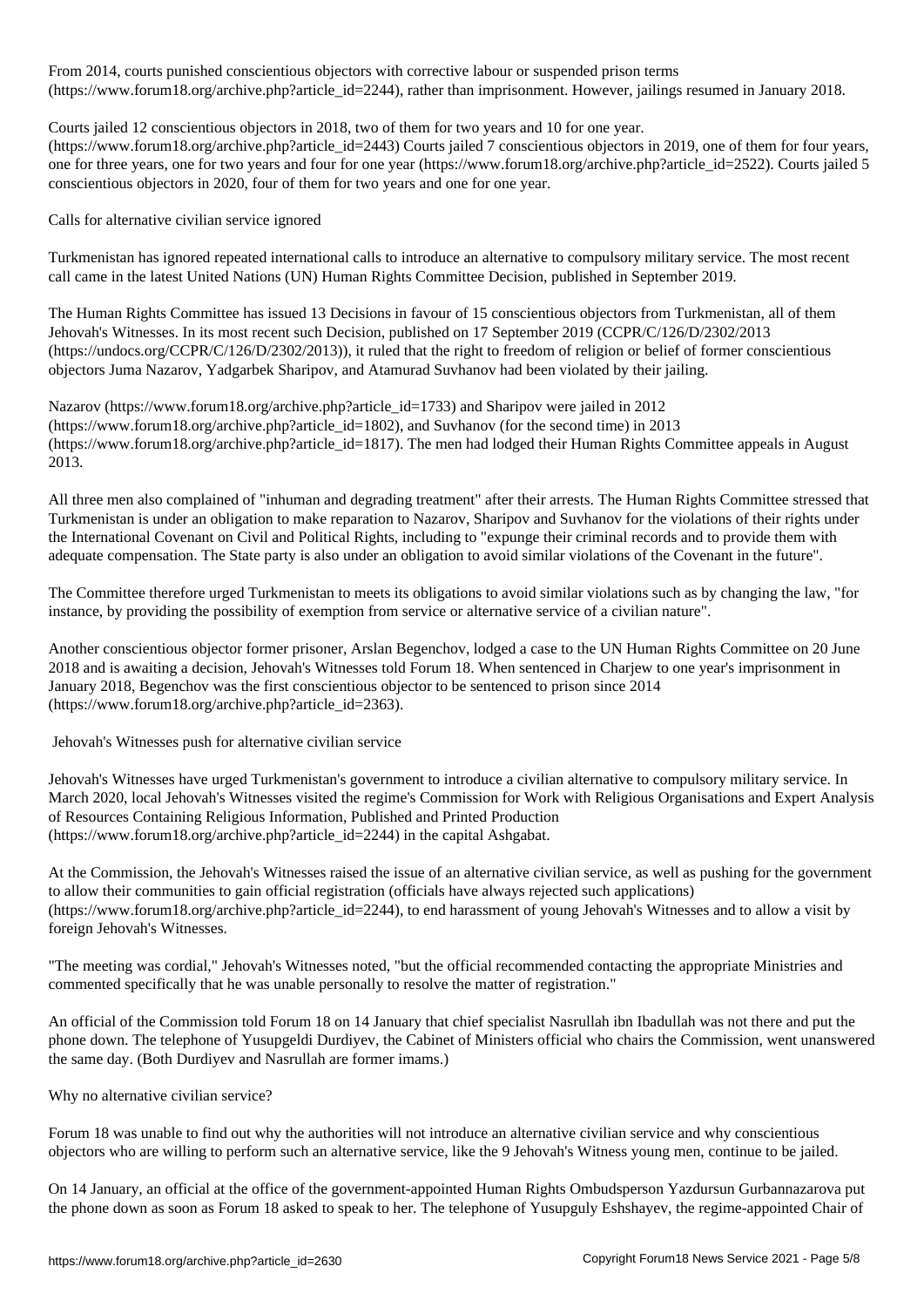Asked why the regime is not willing to introduce a civilian alternative service in line with repeated United Nations (UN) recommendations, and why young men continue to be imprisoned, Ata (last name unknown) of the Foreign Ministry's International Organisations Department told Forum 18 in August 2020 that Turkmenistan "is dealing with these bodies, including the UN".

Ata said he did not agree that Turkmenistan is failing to implement UN human rights recommendations. "Our Department is dealing with difficult issues, including with the United Nations, the World Trade Organisation, the World Health Organisation, and the OSCE," he claimed. "We are trying to do our best."

Many prisoners of conscience

The nine jailed conscientious objectors are among the many people Turkmenistan has jailed for exercising freedom of religion or belief. (https://www.forum18.org/archive.php?article\_id=2244)

Five Muslims who met to study the works of theologian Said Nursi failed to overturn their 12-year jail terms at Turkmenistan's Supreme Court in July 2018. Four of the five are in the top-security prison at Ovadan-Depe (https://www.forum18.org/archive.php?article\_id=2399), where prisoners have suffered torture and death from abuse or neglect.

More than 60 Muslims from in and around the eastern city of Turkmenabat were imprisoned in 2013 and after to punish them for their involvement in a Muslim study group. Most or all the prisoners are believed to be held at Ovadan-Depe. Relatives often have no information as to whether they are still alive. Three of the group are known to have died in prison. (https://www.forum18.org/archive.php?article\_id=2318)

Eight conscientious objectors currently in Seydi Labour Camp

Nine Jehovah's Witness conscientious objectors are known - as of 15 January - to be serving jail terms. Eight of them are currently imprisoned at the harsh ordinary-regime Seydi Labour Camp (https://www.forum18.org/archive.php?article\_id=2244) in the desert in Lebap Region.

The address of the Seydi Labour Camp is:

746222 Lebap velayat

Seydi

uchr. LB-E/12

Turkmenistan

In his complaint to the United Nations (UN) Human Rights Committee, former Jehovah's Witness prisoner of conscience Aibek Salayev stated that conditions in Seydi Labour Camp LB-E/12, where he was held, were "inhuman" (https://www.forum18.org/archive.php?article\_id=2476).

Salayev noted that the Camp was "known for its overcrowdedness, harsh climatic conditions, scarce supplies of food, medication and personal hygiene products, and for tuberculosis, skin diseases, its very high mortality rate, and physical abuse" (https://www.forum18.org/archive.php?article\_id=2476). Officials also threatened him with rape in the Camp.

The UN Human Rights Committee found that Turkmenistan had violated the rights of Salayev and another Jehovah's Witness former prisoner of conscience Vladimir Nuryllayev. (https://www.forum18.org/archive.php?article\_id=2476) The Views of the Committee on the case (CCPR/C/125/D/2448/2014 (https://www.undocs.org/CCPR/C/125/D/2448/2014)) were adopted on 18 April 2019. It stated that Turkmenistan "is also under an obligation to take all steps necessary to prevent similar violations from occurring in the future".

Relatives who want to send food or other parcels to prisoners at either of the Seydi Labour Camps must bring the parcel to the marble arch in the remote village of Uchajy in neighbouring Mary Region, 150 kms (95 miles) away. Three times a month, prison guards collect the parcels to take them to the Labour Camps, Turkmen.news noted. Prisoners complain that parcels often are not handed over, or if they are fresh food has gone off, the news service added. Money can now be sent in parcels, but often is missing when a parcel is handed over.

List of known jailed conscientious objectors

Nine conscientious objectors to compulsory military service (listed below in chronological order of sentence) – all of them Jehovah's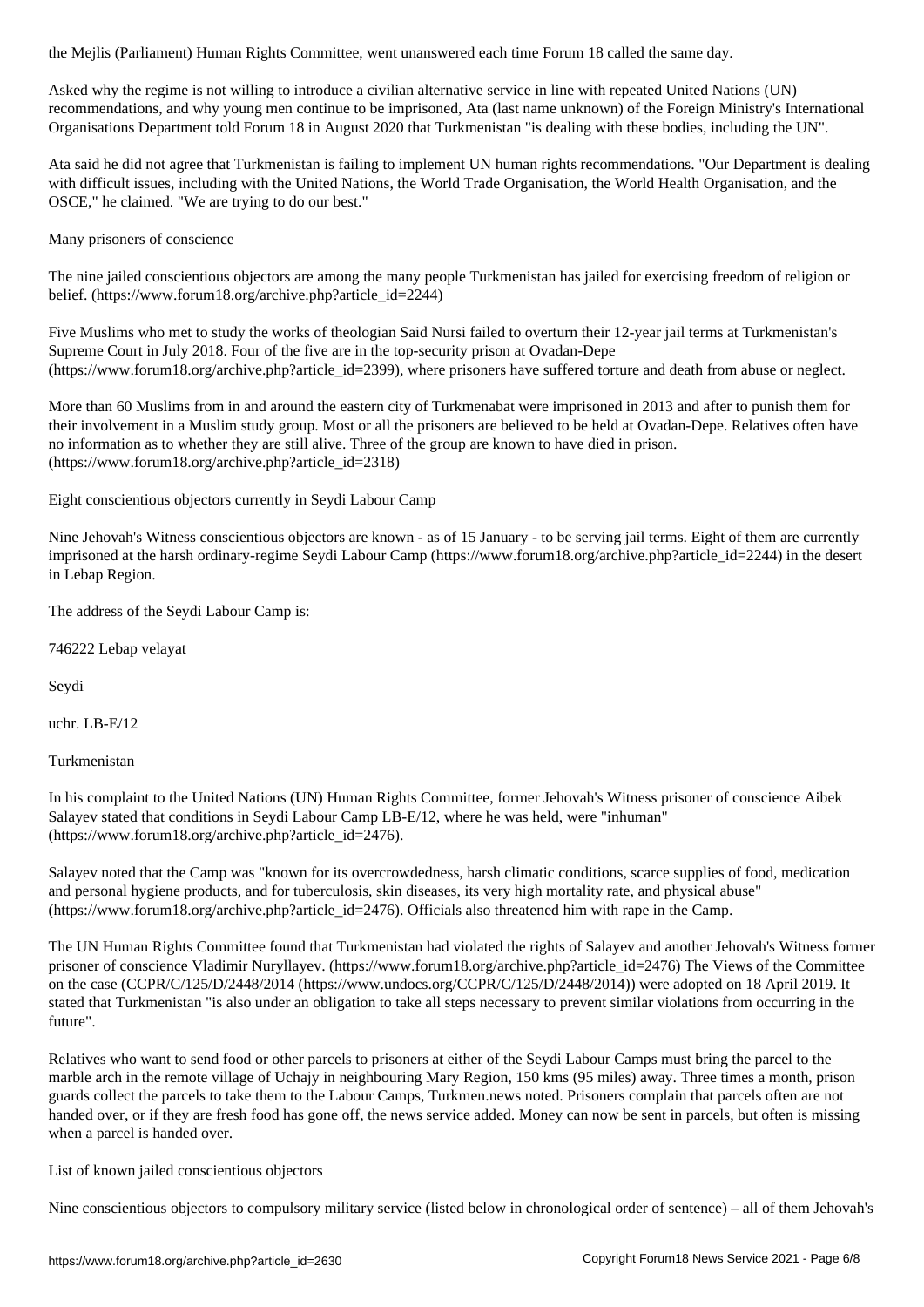, Ashirov and Dovletov under Criminal Code Article 219, Part 2, and Atahanov under Criminal Code Article 344, Part 2, and Atahanov under Criminal Code Article 344, Part 2, and Atahanov under Criminal Code Article 344, Par Part 2. Four are serving second sentences.

1) Bahtiyar Amirjanovich Atahanov; born 17 June 2000; sentenced 15 July 2019 Tejen City Court under Criminal Code Article 344, Part 2; appeal rejected 20 August 2019 Ahal Regional Court; four years' ordinary regime labour camp.

2) Azat Gurbanmuhammedovich Ashirov, born 7 January 1999; sentenced 31 July 2019 Abadan District Court under Criminal Code Article 219, Part 2; appeal rejected 3 September 2019 Ashgabat City Court; two years' ordinary regime labour camp.

3) Serdar Nurmuhammedovich Dovletov, born 2 December 1993; sentenced 12 November 2019 Bayramali City Court under Criminal Code Article 219, Part 2; appealed rejected 3 December 2019 Mary Regional Court; three years' ordinary regime labour camp.

4) Kamiljan Ergashovich Ergashov, born 27 June 2001; sentenced 13 January 2020 Niyazov District Court under Criminal Code Article 219, Part 1; appeal rejected 4 February 2020 Dashoguz Regional Court; two years' ordinary regime labour camp.

5) Vepa Bahromovich Matyakubov, born 19 August 1998; sentenced 17 February 2020 Boldumsaz District Court under Criminal Code Article 219, Part 1; appeal rejected 17 March 2020 Dashoguz Regional Court; two years' ordinary regime labour camp (second sentence).

6) Sanjarbek Davranbekovich Saburov, born 12 August 1994; sentenced 6 August 2020 Niyazov District Court, under Criminal Code Article 219, Part 1; appeal rejected 1 September 2020 Dashoguz Regional Court; two years' ordinary regime labour camp (second sentence).

7) Eldor Davranbekovich Saburov, born 9 April 1999; sentenced 6 August 2020 Niyazov District Court, under Criminal Code Article 219, Part 1; appeal rejected 1 September 2020 Dashoguz Regional Court; two years' ordinary regime labour camp (second sentence).

8) Myrat Baymukhammedovich Orazgeldiyev, born 6 May 2002; sentenced 3 September 2020 Vekilbazar District Court, under Criminal Code Article 219, Part 1; appeal rejected 29 September 2020 Mary Regional Court; one year's ordinary regime labour camp.

9) Ruslan Khadynyaz oglu Artykmuradov; born 24 May 2000; sentenced 11 January 2021 Sayat District Court, under Criminal Code Article 219, Part 1; chose not to appeal; two years' strict regime labour camp (second sentence).

(END)

Full reports on freedom of thought, conscience and belief in Turkmenistan (https://www.forum18.org/archive.php?query=&religion=all&country=32)

For more background, see Forum 18's Turkmenistan religious freedom survey (https://www.forum18.org/archive.php?article\_id=2244)

Forum 18's compilation of Organisation for Security and Co-operation in Europe (OSCE) freedom of religion and belief commitments (https://www.forum18.org/archive.php?article\_id=1351)

Follow us on Twitter @Forum\_18 (https://twitter.com/forum\_18)

Follow us on Facebook @Forum18NewsService (https://www.facebook.com/Forum18NewsService)

All Forum 18 text may be referred to, quoted from, or republished in full, if Forum 18 is credited as the source.

All photographs that are not Forum 18's copyright are attributed to the copyright owner. If you reuse any photographs from Forum 18's website, you must seek permission for any reuse from the copyright owner or abide by the copyright terms the copyright owner has chosen.

© Forum 18 News Service. All rights reserved. ISSN 1504-2855.

If you need to contact F18News, please email us at: f18news @ editor.forum18.org